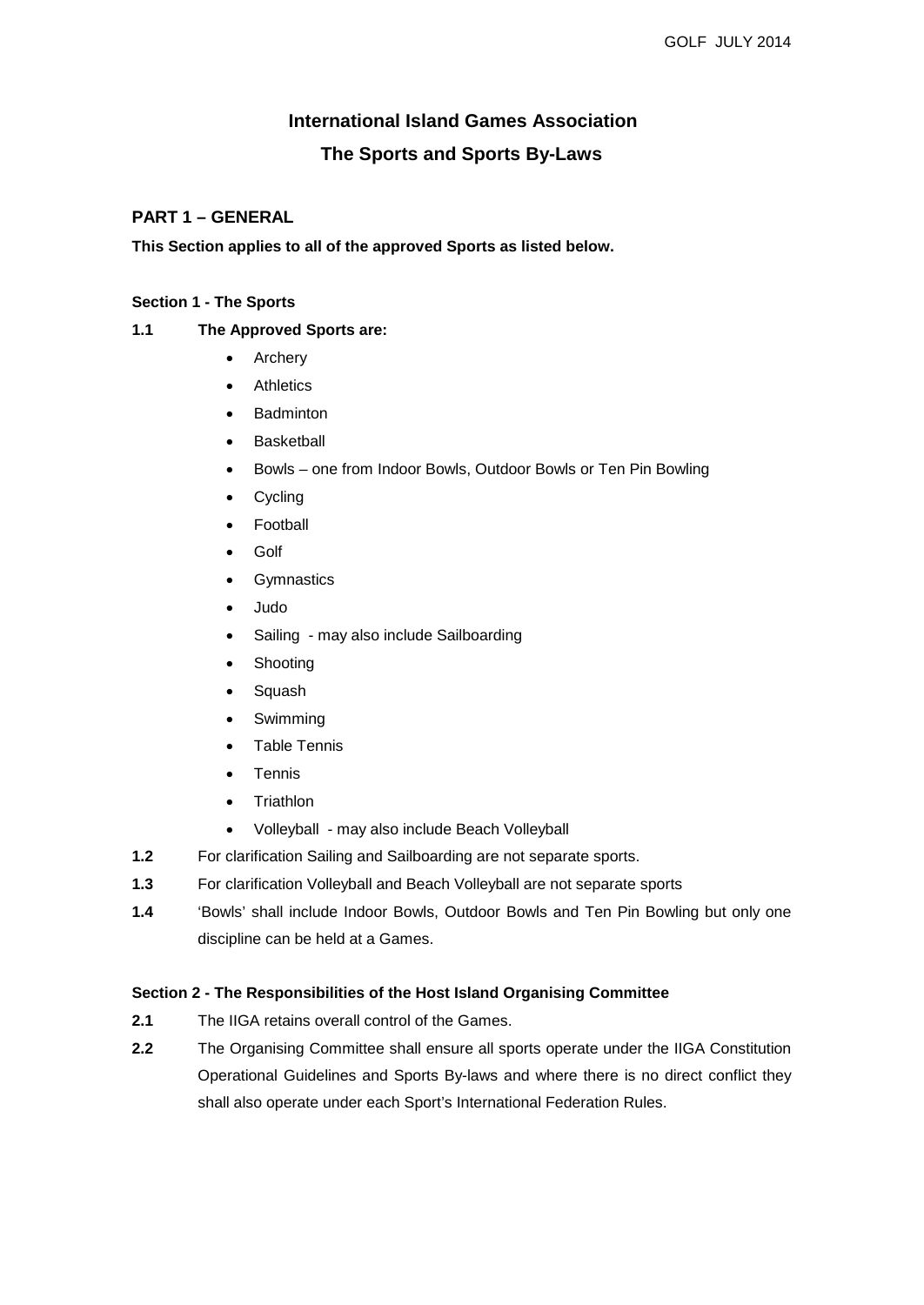- **2.3** The Host Island Organising Committee (hereafter called 'the Organising Committee') shall provide medical treatment during the competitions. Arrangements must be made with a nearby hospital for emergency treatment
- **2.4** The Organising Committee shall ensure that each sport in the Games is overseen by a Technical Committee.
- **2.5** The Organising Committee shall be responsible for appointing all Sports Technical Officials for the Games
- **2.6** The Organising Committee shall appoint a suitably qualified and experienced Sports Director who shall be responsible for ensuring that each sport is properly administered.
- **2.7** The Organising Committee shall appoint suitably qualified and experienced Coordinators for each sport; who will, in partnership with the Host Island's Sport Governing Body, be responsible for arranging the competitions and ensuring that all necessary venues and facilities meet with the requirements of the IIGA Guidelines and Sports By-laws. Any doubt that exists as to the suitability of any venue or facility must be reported immediately to the Executive Committee by the Organising Committee.
- **2.8** Each Sport Coordinator shall arrange a suitable date, time and venue for both the Pre-Competition and Post-Competition Sports Team Managers Meetings.

#### **Section 3 - Sports Team Managers Meetings**

#### **3.1 Arrangements**

- 3.1.1 Each Sport Coordinator shall be responsible for:
	- Notifying all of the competing Member Islands Team Managers, the Chairman and/or Secretary of the Technical Committee and the General Secretary of the IIGA of the date, time and venue of the Pre-Competition Sports Team Managers meeting 2 weeks before the Opening Ceremony of the Games.
	- Ensuring that the date, time and venue of the Post-Competition Sports Team Managers Meeting are confirmed during the Pre-Competition Sports Team Managers Meeting.
- 3.1.2 The Meeting shall be chaired by the Chairman of that Sport's Technical Committee.
- 3.1.3 The Secretary to that Sport's Technical Committee shall act as Secretary for the Meeting

#### **3.2 Attendance – those entitled to attend are:**

- A maximum of 2 representatives of each of the competing Member Island Sports Teams
- The Technical Committee including any Co-opted Members for that sport.
- An Observer from the Sport's International Federation (if appropriate).
- The Senior Official responsible for conducting the event
- The Host Island Sport Coordinator.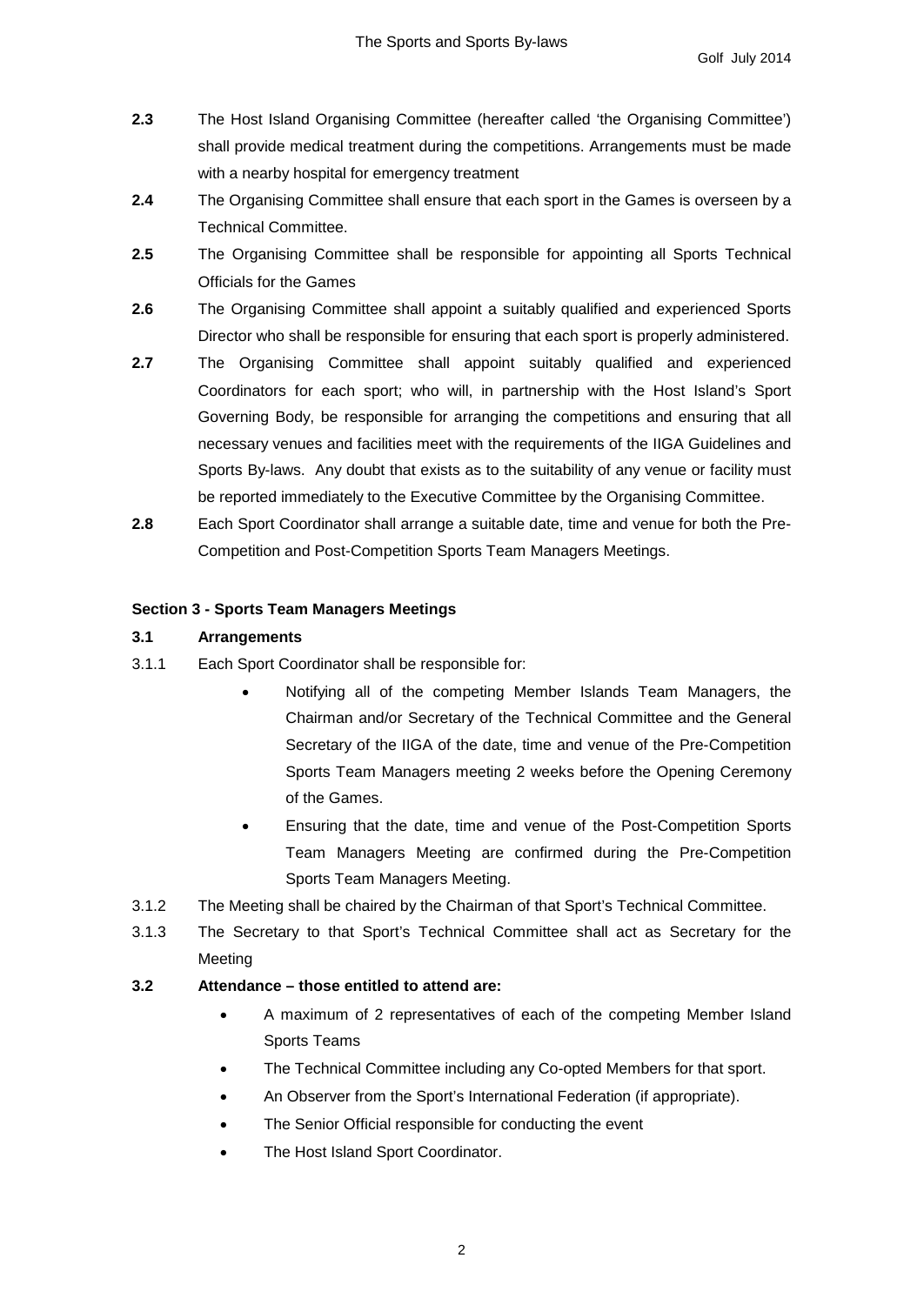- The future Host Island Sport Coordinator
- The IIGA Officers and Executive Committee Members.

## **3.3 Voting Rights**

- 3.3.1 1 vote only per Member Island present
- 3.3.2 The Chairman shall have the casting vote if required.

## **3.4 The Pre-Competition Sports Team Managers Meeting**

- 3.4.1 Suggested agenda:
	- 1 If the Chairman of the Technical Committee is not present one shall be appointed from those present.
	- 2 If the Secretary of the Technical Committee is not present one shall be appointed from those present.
	- 3 The Chairman should:
		- Introduce:
			- Member/s of the IIGA Executive Committee (if present)
			- The Technical Committee Members including any co-opted Members
			- Host Island Sport Coordinator
			- Observer from the International Federation (if present)
		- confirm those voting Members present
		- confirm the Programme and Order of Events
		- clarify the Rules e.g. seeding
		- notify meeting of withdrawals etc.
		- explain the procedures to be followed
		- confirm arrangements for training and warm-up
		- medal presentations
		- explain the appeals process
		- take questions from the floor
	- 4 Appoint of a Jury of Appeal
	- 5 Any Other Business
	- 6 Confirm the day, time and place of the Post-Competition Sports Team Managers Meeting.

## **3.5 The Post-Competition Sports Team Managers Meeting**

#### 3.5.1 Suggested agenda:

- 1 If the Chairman of the Technical Committee is not present one shall be appointed from those present.
- 2 If the Secretary of the Technical Committee is not present one shall be appointed from those present.
- 3 The Chairman should:
	- Introduce: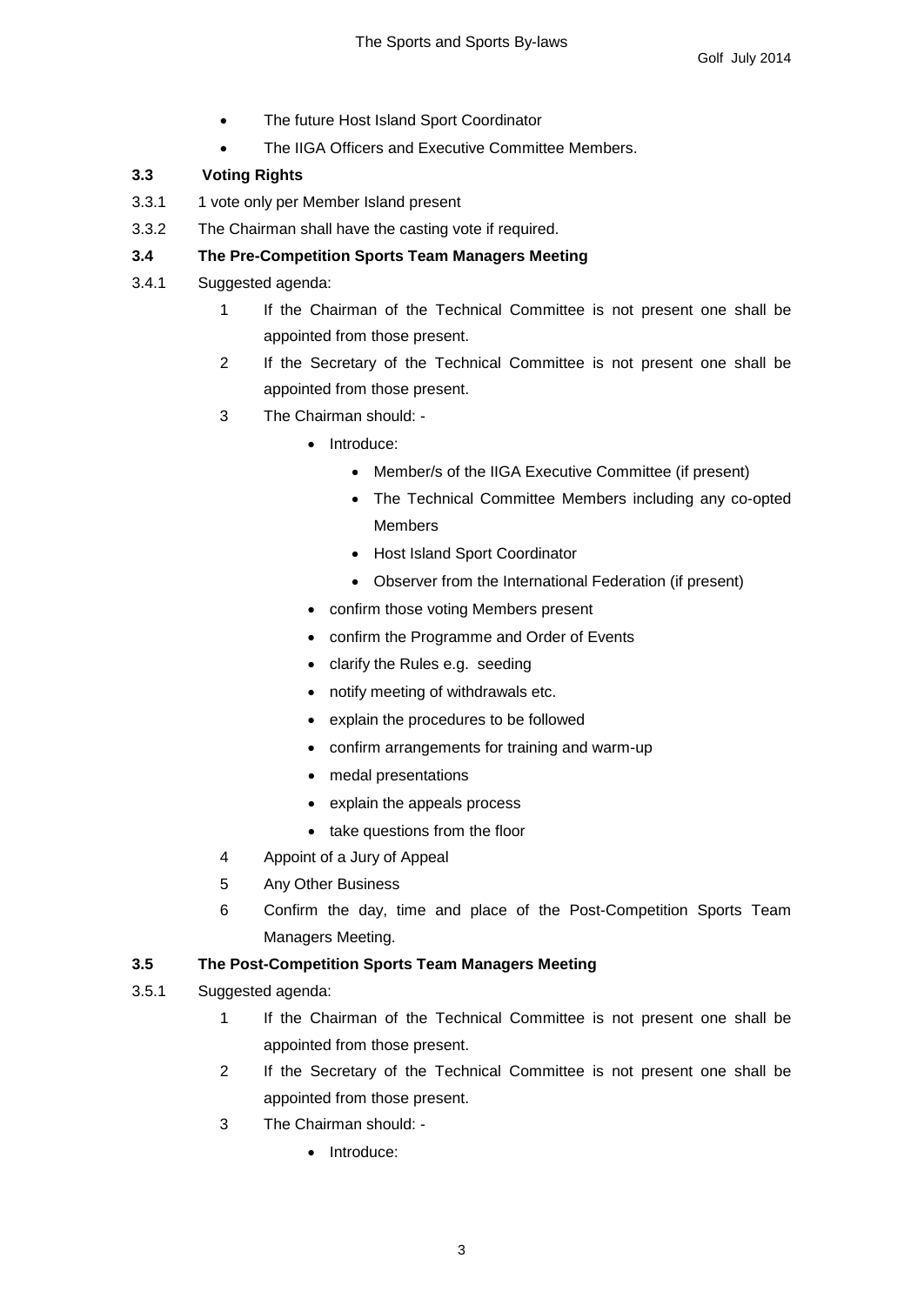- Member/s of the IIGA Executive Committee (if present)
- The Technical Committee Members including any co-opted Members
- Host Island Sport Coordinator
- Observer from the International Federation (if present)
- Confirm those voting Members present
- 4 Approve the Minutes of the last meeting (if available)
- 5 Matters arising from the Minutes
- 6 Review all aspects of the current Games:
	- pre-Games information
	- entries
	- programme
	- officiating
	- results service
- 7 Agree an outline Programme for the next Games
- 8 Formulate recommendations, if any, for the next Organising Committee
- 9 Review the sport specific IIGA By-laws and forward any proposed amendments to the Technical Committee.
- 10 Elect a Technical Committee to serve until the conclusion of the next Games. Contact details for the Chairman and Secretary to be noted in the Minutes of the meeting.
- 11 Any Other Business
- 3.5.2 The Sports Coordinator for the next Games should, if possible, be present at this meeting.
- 3.5.3 Within 2 months of the Closing Ceremony of the Games
	- Minutes of both the Pre-Competition and Post-Competition Sports Team Manager Meetings should be sent to the General Secretary of the IIGA, the Sports Coordinator of the next Host Island, to each Member Island that participated in the sport, and to any new Member Island
	- **The General Secretary of the IIGA must be informed of the names and contact details for both the Chairman and Secretary of the newly elected Sports Technical Committee**

#### **Section 4 - The Sports Technical Committees**

#### **4.1 Meetings**

The Technical Committee may meet at such times as is deemed necessary during the course of the Games.

#### **4.2 Appointment**

Each Sports Technical Committee: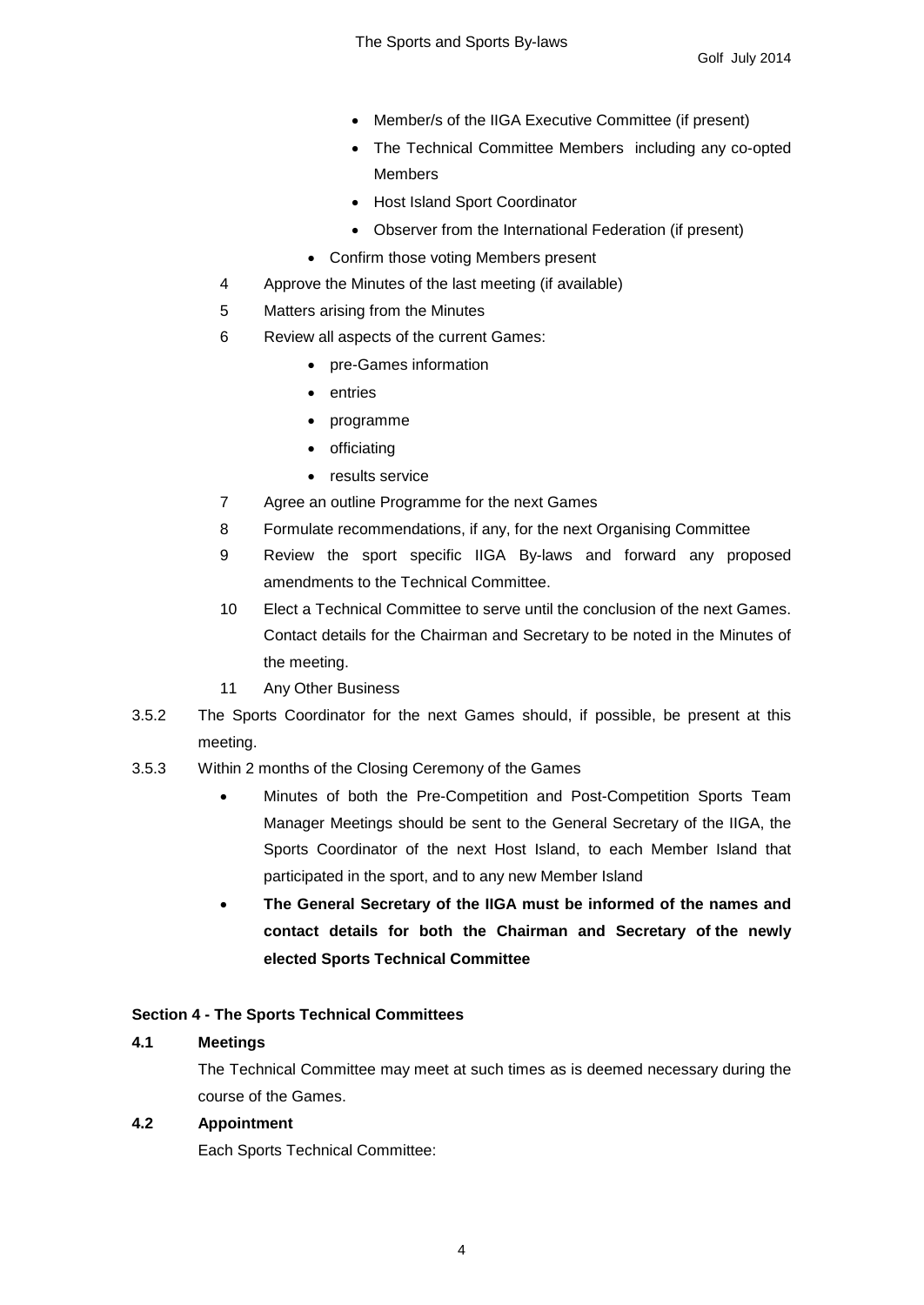- Will be elected at the Post-Competition Sports Team Managers Meeting and serve until the conclusion of the next Games.
- Shall consist of a minimum of 3 and a maximum of 6 Sports Team Members, preferably from different Member Islands.
- Shall have either a permanent Chairman or Secretary to ensure continuity.
- Include a representative from both of the future Host Islands (if applicable).

## **4.3 Roles & Responsibilities**

- 4.3.1 Each Technical Committee shall:
	- Oversee the Technical arrangements for their sport during the Games.
	- Ensure that all sports shall operate under the IIGA Constitution, Operational Guidelines and Sports By-laws and where there is no direct conflict they shall also operate under each Sport's International Federation Rules.
		- Each Technical Committee may co-opt non-voting persons to act as advisers.
- 4.3.2 In the period between the Games the Technical Committees will act in an advisory capacity for the Executive Committee, the next Host Island Organising Committee and Sport Coordinator.
- 4.3.3 Any proposed amendment to the Sports By-laws must be forwarded by the Technical Committee to the General Secretary of the IIGA no later than 6 months before the Games at which the changes will come into effect for approval by the IIGA Executive Committee.

## **Section 5 – Jury of Appeal**

- **5.1** The Jury of Appeal for all sports will:
	- Be appointed at the Pre-Competition Sports Team Managers Meeting.
	- Consist of a panel of 5 Members, preferably from different competing Member Islands, plus a non-voting Secretary.
	- Have no more than 40% of the Members from 1 Member Island.
	- Require a minimum of 3 Members, plus the Secretary, to hear an appeal.
	- A Member of the Jury of Appeal cannot participate in an appeal which concerns a competitor from the same Member Island.
	- Permit the official International Federation Delegate/Observer of the sport or event to attend if present at the Games but not have a vote.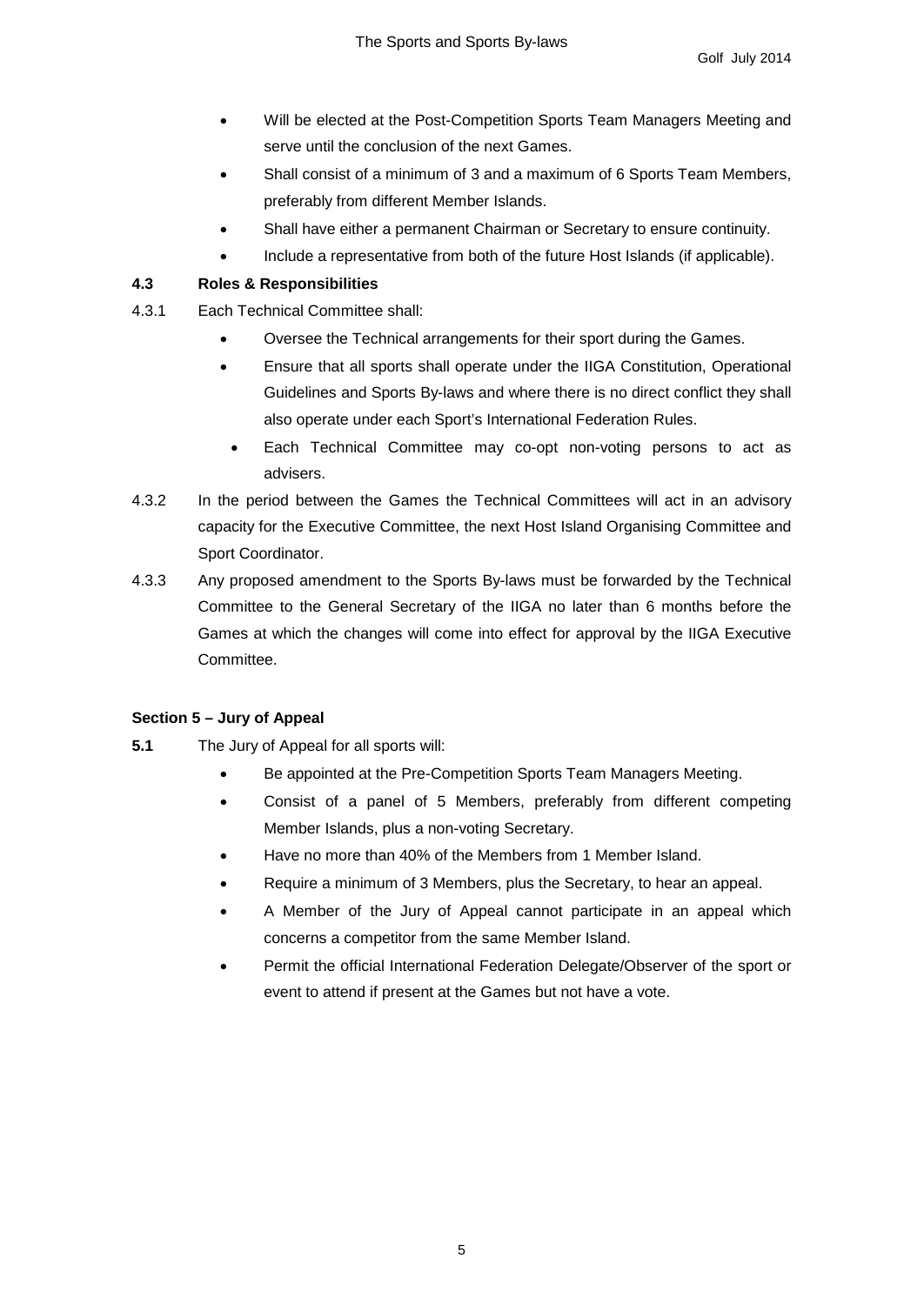## **PART 2 – SPORTS SPECIFIC BY-LAWS**

## **Section 6 - The Sports By-laws**

## **Golf By-laws**

## **Section 1 - Competition Rules**

The Golf competition shall operate under the IIGA Constitution, Operational Guidelines and Sports By-laws and where there is no direct conflict with the aforesaid IIGA Rules and Regulations shall also be played in accordance with the Rules of Golf as laid down by the R & A Limited (previously Royal & Ancient Golf Club)

#### **Section 2** - **General**

## **2.1 Island Representation**

#### 2.1.1 **Individual Competition**

| Men    | a maximum of 4 amateur competitors per Member Island |
|--------|------------------------------------------------------|
| Ladies | a maximum of 4 amateur competitors per Member Island |

#### 2.1.2 **Team Event**

Men a maximum of 4 amateur competitors and a minimum of 3 amateur competitors per Member Island.

Ladies a maximum of 4 amateur competitors and a minimum of 3 amateur competitors per Member Island

## **2.2 Age of Competitors**

- 2.2.1 The minimum age limit for competitors will be 13 years on the day of the Opening Ceremony of the Games.
- 2.2.2 In respect of competitors under the age of 18 years competing Member Islands must make arrangement for them to be correctly supervised and comply with all relevant child welfare legislation of their own Island and that of the Host Island.

#### **2.3 Officials**

- 2.3.1 To be appointed by the Organising Committee
- 2.3.2 The competition will be controlled by the Tournament Referee who shall be suitably qualified.

## **2.4 Events**

Subject to the Host Island having the facilities available and appropriate entries the following events shall take place:-

## 2.4.1 **Individual**

Men's Individual Ladies Individual

## 2.4.2 **Team**

Men's Team (played in conjunction with the Individual event) Ladies Team (played in conjunction with the Individual event)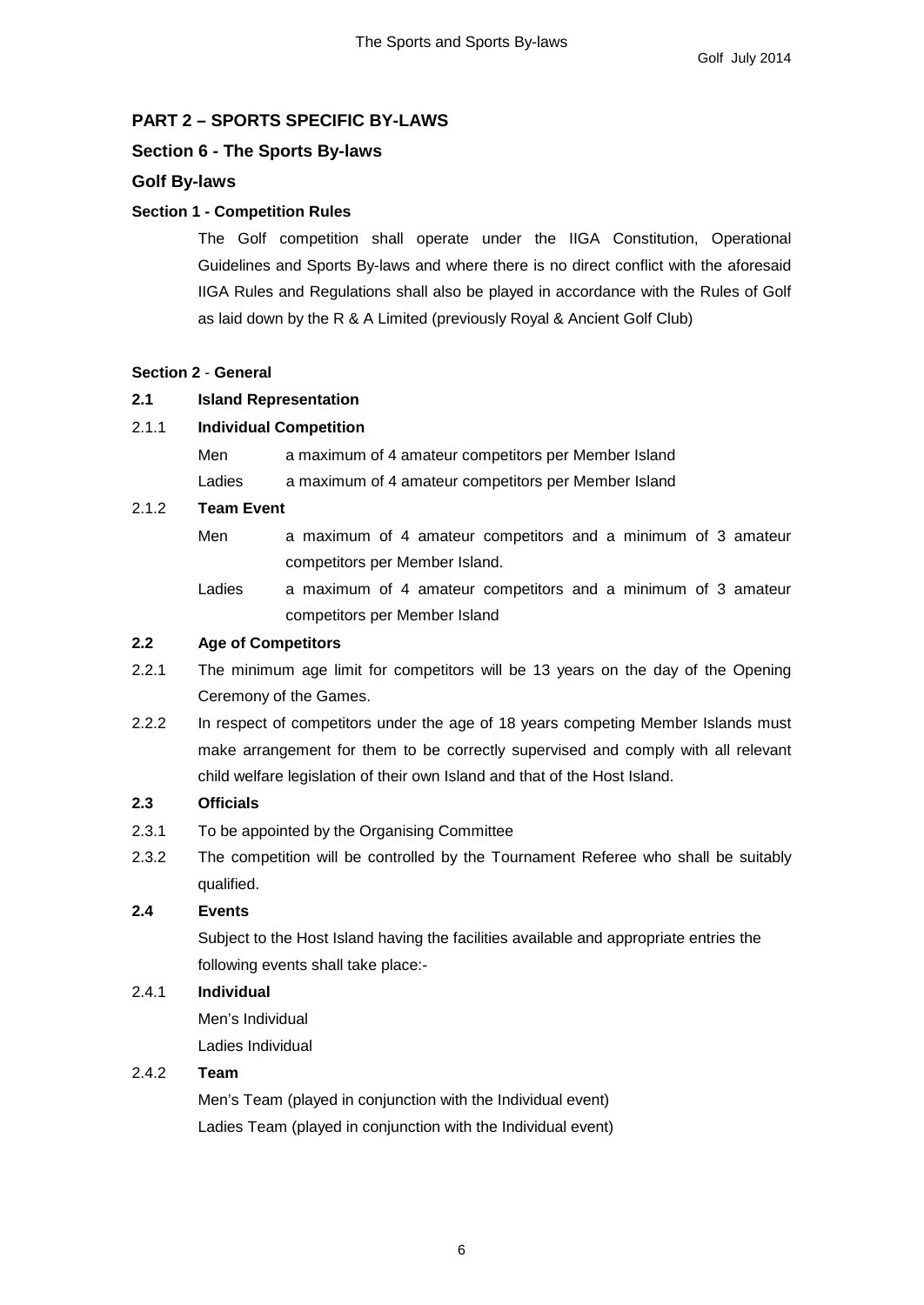## **2.5 Training**

- 2.5.1 Arrangements for any Pre-Games training/practice shall be made at the discretion of the Organising Committee.
- 2.5.2 There should be at least 2 days practice if a single course is used and a days practice at each of the courses if 2 courses are used.

## **2.6 Draws**

- 2.6.1 All groups should consist of 3 golfers in rounds 1 and 2 of the competition except where the last groups out may consist of 2 golfers depending on the number of entries.
- 2.6.2 For rounds 1 and 2 of the competition, and as best as can be achieved, golfers from category 1 (up to 5 handicap) should play together, category 2 (6-12), category 3 (13- 20) and category 4 (21-28) always ensuring at the same time that 2 golfers from the same Member Island do not play together.
- 2.6.3 The order for rounds 1 and 2 of the competition should be that the  $1<sup>st</sup>$  groups out are the category 1 golfers, followed by categories 2, 3 & 4
- 2.6.4 For rounds 3 & 4 of the competition the order of play will be the competitors with the highest scores going out in groups of 3 (or groups of 2 if necessary depending on entries) in reverse order down to the competitors with the lowest scores (the leaders) going out in the groups of 4.
- 2.6.5 Where there are competitors tied on the same score the final playing order for rounds 3 and 4 of the competition is to be determined on a count back basis from the previous day in accordance with normal golf rules, unless the golfers tied are from the same Member Island in which case, where possible, they will play in different groups.

#### **2.7 Venues**

- 2.7.1 Minimum of 1 and a maximum of 2, 18-hole courses of an acceptable standard should be available.
- 2.7.2 Where there is only 1 course and/or the entries are too large the Organising Committee must decide whether or not it is possible to hold a full competition. If it is decided that it is not possible to hold a full competition Member Islands must be advised at least 1 year in advance of the format for play.

## **2.8 Equipment**

- 2.8.1 Golfers will provide their own Clubs and balls in accordance with R & A Limited **Regulations**
- 2.8.2 Distance Measuring Devices: A player may obtain distance information by using a device that measures distance **only**. However, if, during a stipulated round, a player uses a distance-measuring device that is designed to gauge or measure other conditions that might affect his play (e.g., gradient, wind-speed, temperature, etc.), the player is in breach of R&A Rule 14-3, for which the penalty is disqualification, regardless of whether any such additional functions are actually used."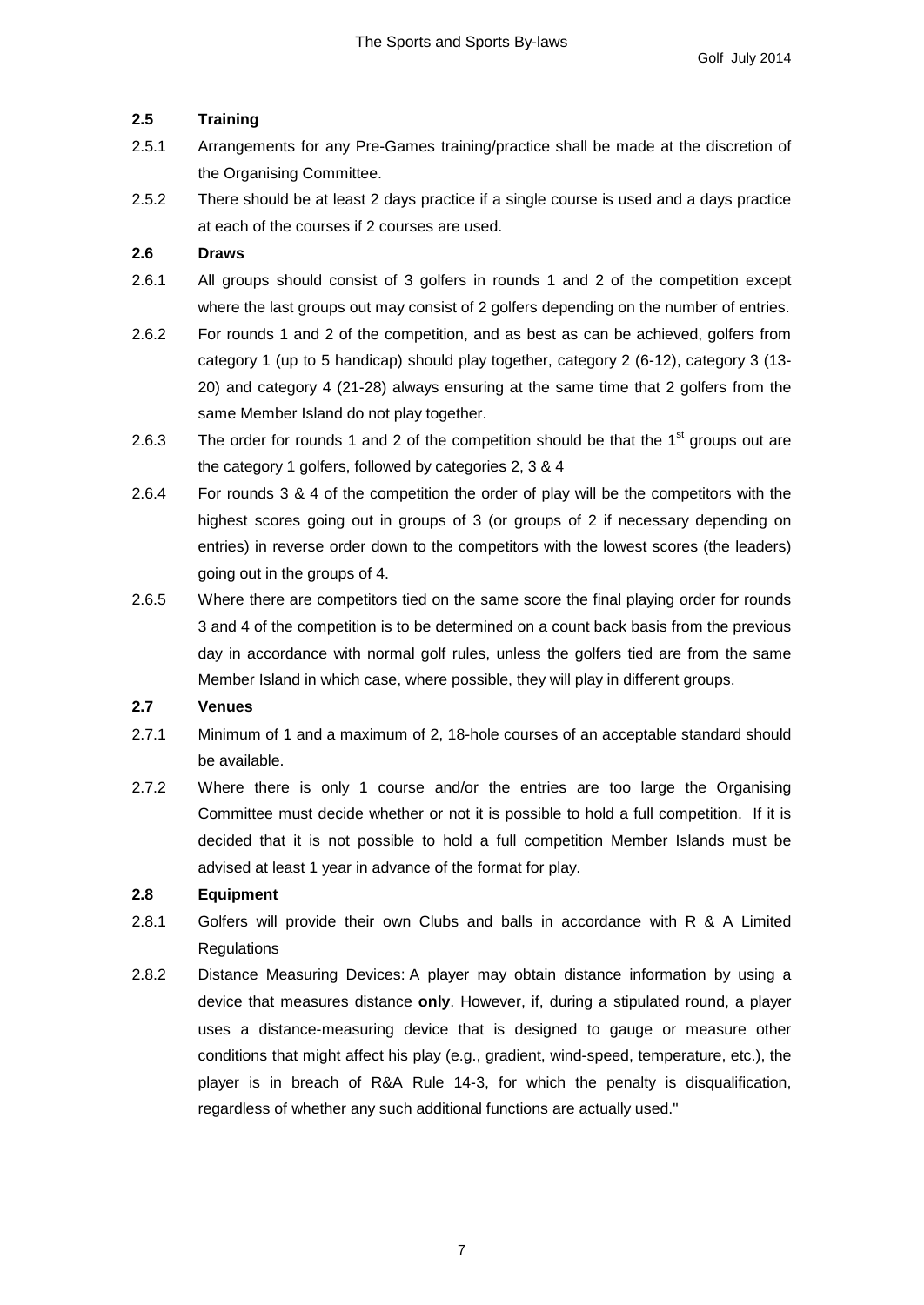This competition prohibits the use of any distance measuring device that is **CAPABLE** of gauging or measuring other conditions that might affect play, even if such a function is not used!

## **2.9 Clothing**

The regulations of R & A Limited concerning clothing and advertising on clothing will apply; provided that any further regulations that may be imposed by the IIGA shall take precedence.

#### **2.10 Medical**

- 2.10.1 The Organising Committee shall provide sufficient medical treatment during the competitions. Arrangements must be made with a nearby hospital for emergency treatment.
- 2.10.2 In Host Islands where heat is a problem adequate water must be made available.

#### **2.11 Medals**

Men's Individual: Gold, Silver and Bronze medal Ladies Individual: Gold, Silver and Bronze medal Men's Team: Maximum of 4 Gold, 4 Silver and 4 Bronze medals Ladies Team: Maximum of 4 Gold, 4 Silver and 4 Bronze medals

#### **2.12 Protests and Complaints**

Any protests or complaints will be investigated by the Tournament Referee and a decision made by him/her. An appeal against this decision can be made to the Jury of Appeal with a further right of appeal by any aggrieved party to the Island Games Association Court.

#### **2.13 Banned Substances and Drug Testing**

All competitors in every event shall be subject to Section 9 of the Operational Guidelines of the IGA.

## **Section 3 - Technical Committee See PART 1 – GENERAL Section 4 – The Sports Technical Committees**

- **3.1 Appointment**  See Section 4.2 page 5
- **3.2 Meetings**  See Section 4.1 page 5

**Section 4 – Pre and Post-Competition Sports Team Managers Meetings - See PART 1 – GENERAL Section 3 – Sports Team Mangers Meetings**

- **4.1 The Pre-Competition Sports Team Managers Meeting**  See Section 3.4 page 3
- **4.2 The Post-Competition Sports Team Managers Meeting**  See Section 3.5 pages 3 & 4
- **4.3 Jury of Appeal**  See Section 5 pages 5 & 6